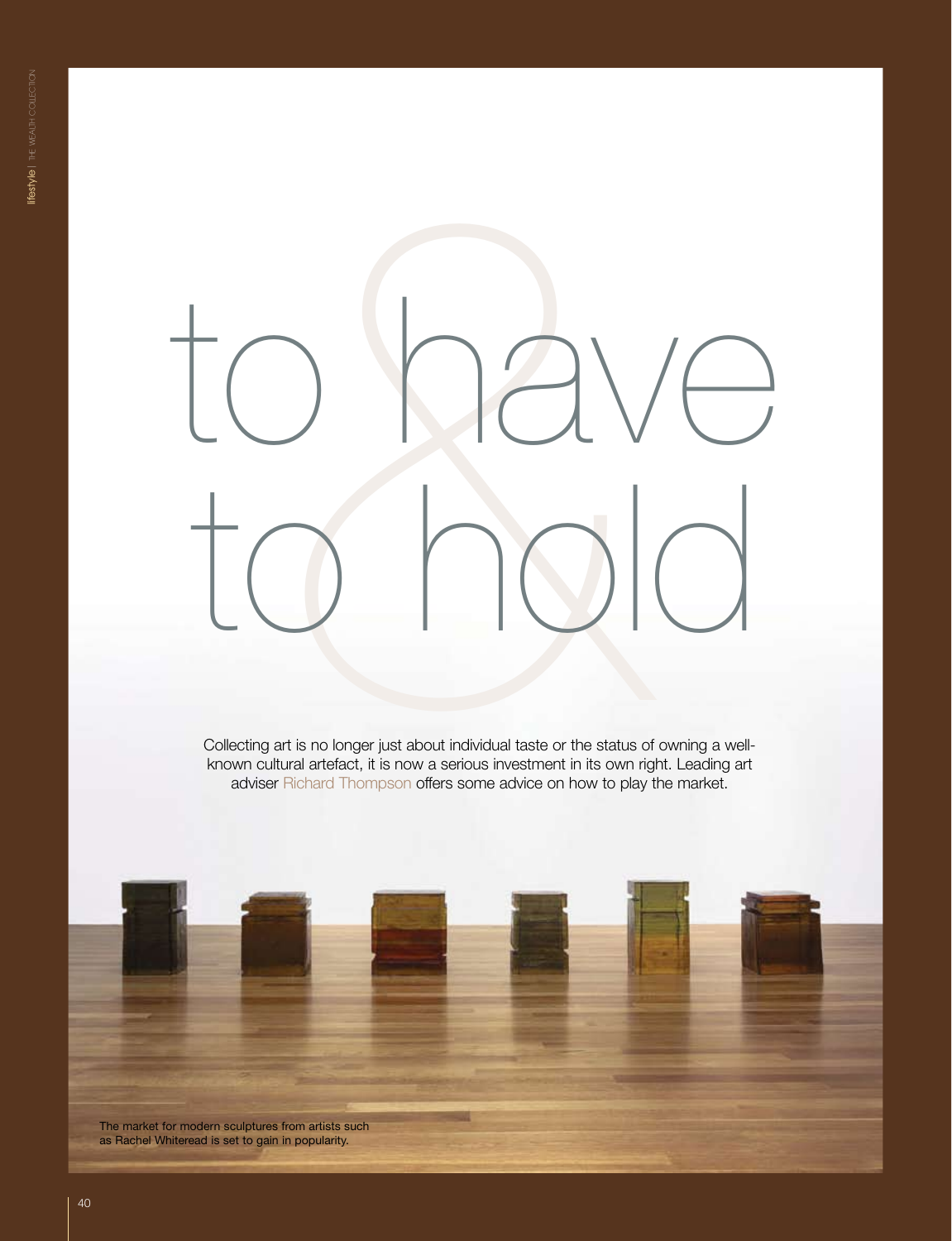# Richard Thompson

Born and educated in New Zealand, Richard Thompson worked in dealer galleries and has been a private art adviser in modern and contemporary international art for the past 15 years. He has developed numerous first-class private art collections and continues to advise private collectors from his current base in London.

> The rapidly expanding East Asian sector offers contemporary Chinese artists such as Zhang Xiaogang.

Over the past ten years, the art world has seen the term 'investment' go from being a dirty word to part of the lingua franca. In this sense, the art industry has truly come of age; it is now worth \$3 trillion and has an a dirty word to part of the lingua franca. In this sense, the art industry has truly come of age; it is now worth \$3 trillion and has an annual turnover of \$30 billion. It has its own indexes for tracking performance (MEI Moses All Art Index, artprice.com and artnet.com), showing that the returns are just as attractive if not better than the share market. It is now possible to commission a special report on any piece of art, and all of the relevant statistics for making an informed purchase are just a click away.

In a global economy that craves diversification of discretionary income, art is the hip new must-have investment. Art funds have emerged as passive vehicles for reduced risk investment, spreading their buying across multiple disciplines and historical periods. Their boards and expert advisers are some of the most respected personalities in their fields.



The best example of an art fund with a proven track record is the Fine Art Fund, based in the UK. CEO Philip Hoffman, who was formerly financial director at Christie's and has 20 years' experience in analysing art as an investment, says: 'Art is now recognised as a lucrative alternative asset class. History shows that art offers high returns and reduced portfolio volatility. The facts are there; from 1965 to 2002 the MEI Moses All Art Index (at 10.94%) outperformed both the S&P 500 (at 10.49%) and government bonds (at 7.53%).

'Furthermore, art market trends bear little correlation to equities or bonds, so there is great potential for portfolio benefits. This strategy enabled a realised cash-on-cash return of 47.6% at

## Thompson's top **SCULPTORS**

### **Blue chip investments (past masters)**

Pablo Picasso, Constantine Brancusi, Alexander Calder, Lucio Fontana, George Rickey, Donald Judd, Tony Smith, David Smith , Henry Moore, Alberto Giacometti, Carl Andre, Barbara Hepworth, Claes Oldenburg, Anthony Caro, Dan Falvin.

### **Living masters**

Cy Twombly, Anish Kapoor, Gerhard Richter, Richard Serra, Sol Lewitt, Antony Gormely, Ellsworth Kelly, Richard Long, Mark Di Suvero, Berna Vernat, Louise Bourgeois, James Turrell, Tony Cragg, Ray Charles, Robert Gober, Walter De Maria, Daniel Buren, Juan Munzo, Michael Heizer

### **Emerging masters**

Rachel Whiteread, Michael Craig-Martin, Jeff Koons, Kiki Smith, Damien Hirst, Tracey Emin, Sarah Lucas, Marc Quinn, Cornelia Parker, Bill Culbert, Don Brown, John Isaac, Mimmo Paladino, Mark Wallinger, Richard Long, Zhang Xiaogang.

### **Emerging artists**

Banksy, Xavier Veilhan, Stephen Gregory, Michael Joo, Rickey Swallow, Rebecca Warren, Paloma Varga Weisz, Martin Honert, Rupert Norfolk, Conrad Shawcross, Klara Kristaloua, Yan Pei Ming, Sui Jianguo. Frances Uprichard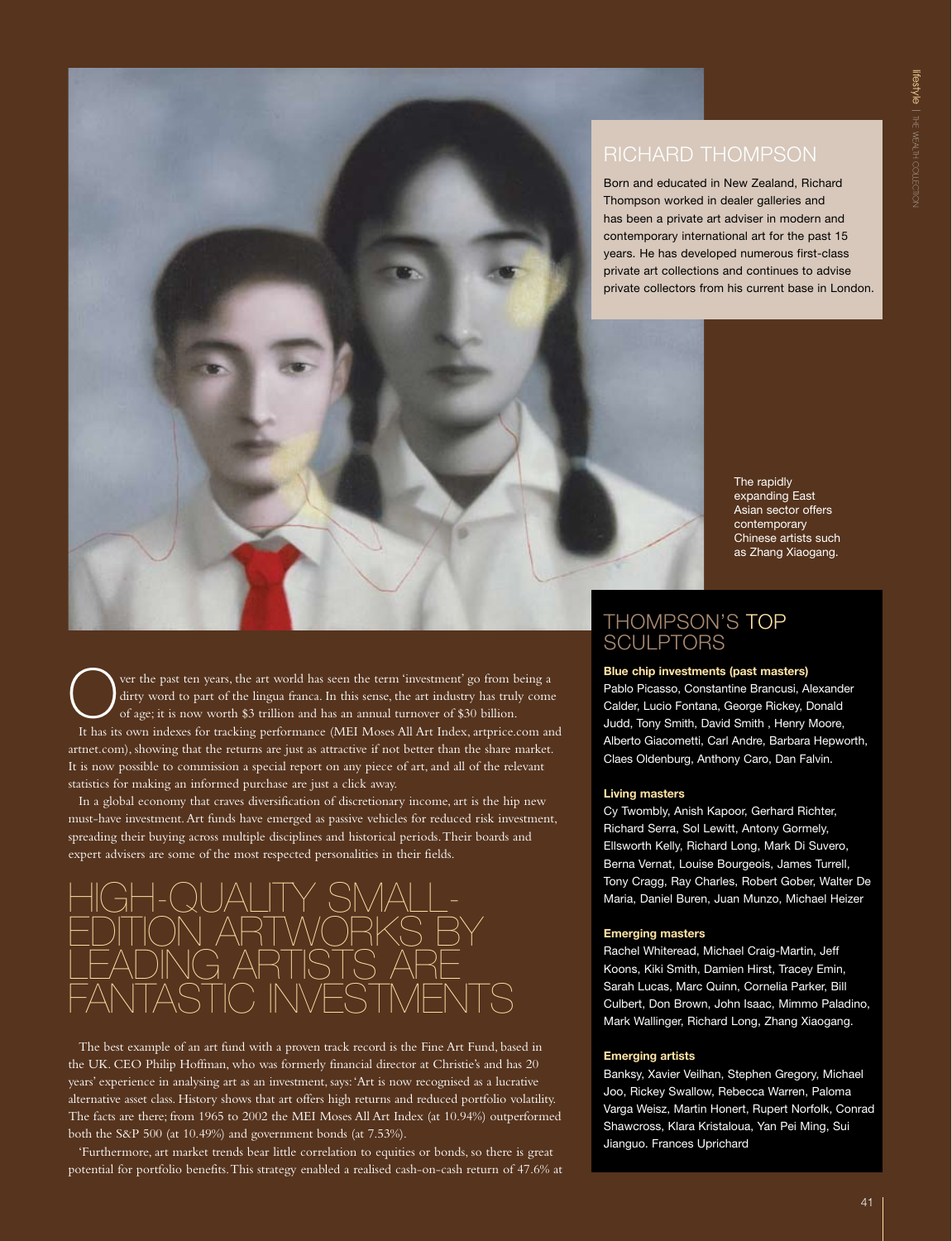

Mark Wallinger is one of many emerging masters to look out for when investing in art.

the end of 2006. In addition, art offers glamour and style - what would you rather have on your wall, a stock certificate or a Pollock?'

### Areas of opportunity

When I first started working in a private dealer gallery I was told that what makes an artist successful is 'the echo chamber'. A square was drawn and I was told to imagine it was a gallery. Inside the square was the artist; along each of the outside walls were the art dealer, institution (museums and auction houses), critic (institutional, public and private) and collector (institutions, private and, more recently, investors). When each of these four participants started

talking about the same artist the echo would attract the attention of others. It was a simple analogy but it has stuck.

The term investor did not enter the equation when I started out. There is no tried and tested formula for art buying. It is more to do with connoisseurship and connections. As with any investment, expert advice can provide inside information that can lead to bigger returns. Canvassing a number of opinions can give you a general idea of emerging areas of opportunity.

Buying art for quick returns is a bad idea. If you purchase works that challenge and inspire you, it is less likely that you will want to part with them. This means that you get the long-

term benefits of holding them and will be more likely to weather any unfavourable market changes. Focusing on a particular area of interest is the best way to quickly gain knowledge and become an astute investor.

Developing relationships with dealers or art experts and artists makes the experience of collecting more enriching. It allows you inside the machine to witness the inner workings, turning you into an integral cog, a participant rather than a spectator.

### Carving out a market

One undervalued area that I also have a special passion for is sculpture, which I will improve